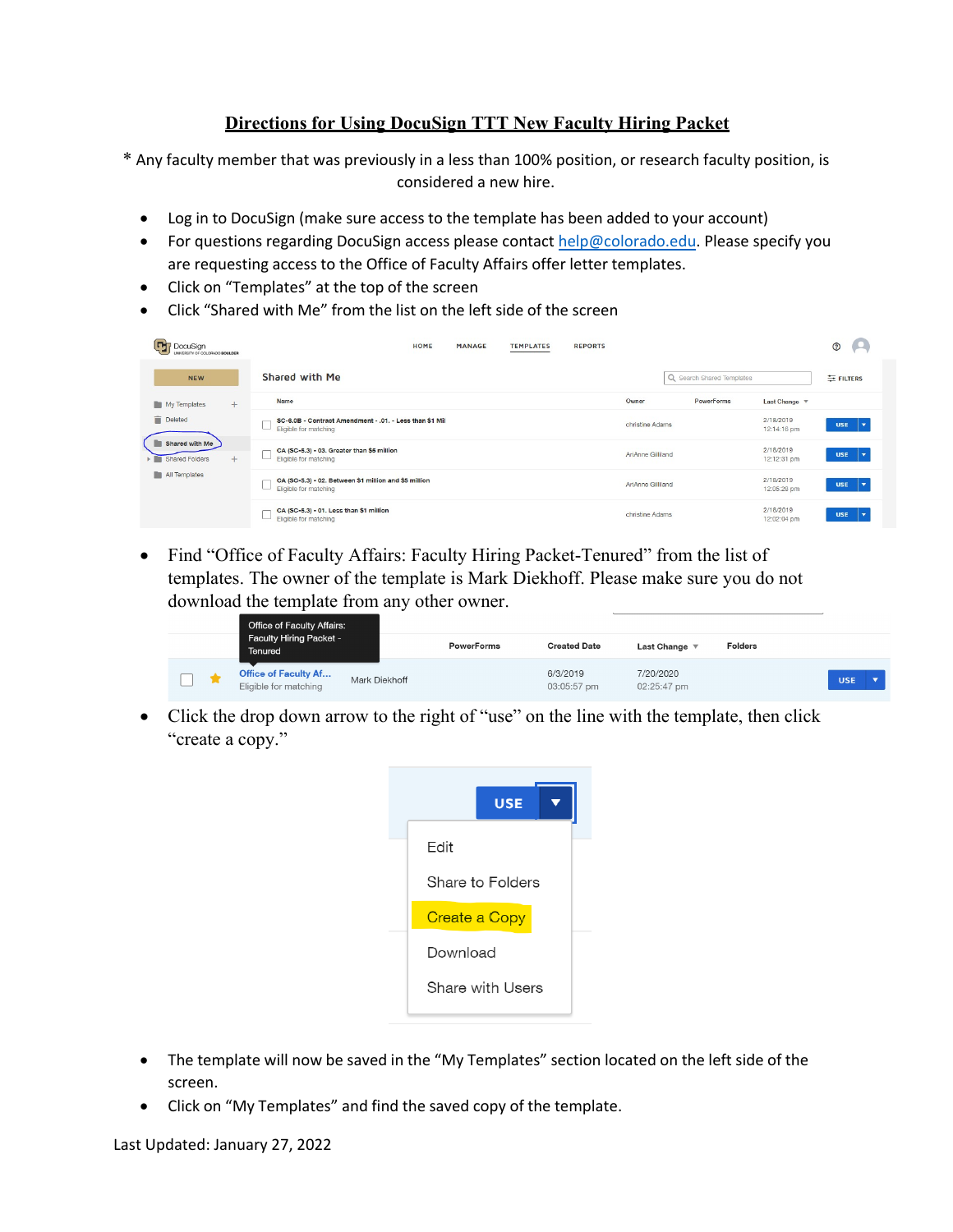- Click "Use" on the saved copy of the template.
- The screen will display a list of recipients. Click "Advanced Edit" on the bottom of this pop up.

|                        | ×<br>Office of Faculty Affairs: Faculty Hiring Packet - Non Tenured                                                 |                                                    |                           |  |  |  |
|------------------------|---------------------------------------------------------------------------------------------------------------------|----------------------------------------------------|---------------------------|--|--|--|
| N<br><b>Recipients</b> |                                                                                                                     |                                                    | $\Delta$                  |  |  |  |
| 1                      | Liaison<br>Name*<br>Ø<br>Email *                                                                                    | $\mathcal{L}$ NEEDS TO SIGN<br>MORE $\overline{v}$ |                           |  |  |  |
| $\overline{2}$         | <b>Office of Faculty Affairs</b><br>Name*<br>Е<br>Office of Faculty Affairs<br>Email *<br>ofadocucheck@colorado.edu | NEEDS TO SIGN<br>MORE $\overline{v}$               | $\boldsymbol{\mathsf{x}}$ |  |  |  |
| з                      | <b>Signer One</b><br>Name*<br>a<br>Email *                                                                          | $\mathcal{L}$ NEEDS TO SIGN<br>MORE $\overline{v}$ |                           |  |  |  |
| 4<br>a<br><b>SEND</b>  | <b>Signer Two</b><br>Name *<br>Е<br>Email *<br><b>ADVANCED EDIT</b><br><b>DISCARD</b>                               | NEEDS TO SIGN<br>MORE $\overline{\mathbf{v}}$      | $\blacktriangledown$      |  |  |  |

- You will be taken to the "Add Documents to Envelope" screen. This screen shows place holders for all documents that need to be replaced for routing. After OFADocucheck has verified all necessary documents are present and the offer letter is correct; the RAF, CV, and letters of recommendation will be hidden while the document is routing.
- To replace placeholders with necessary documents, click the three dots on the tile with the placeholder, then select "replace." If an offer letter does not require an MOU, click the three dots, then select "delete document." All other placeholders are necessary documents.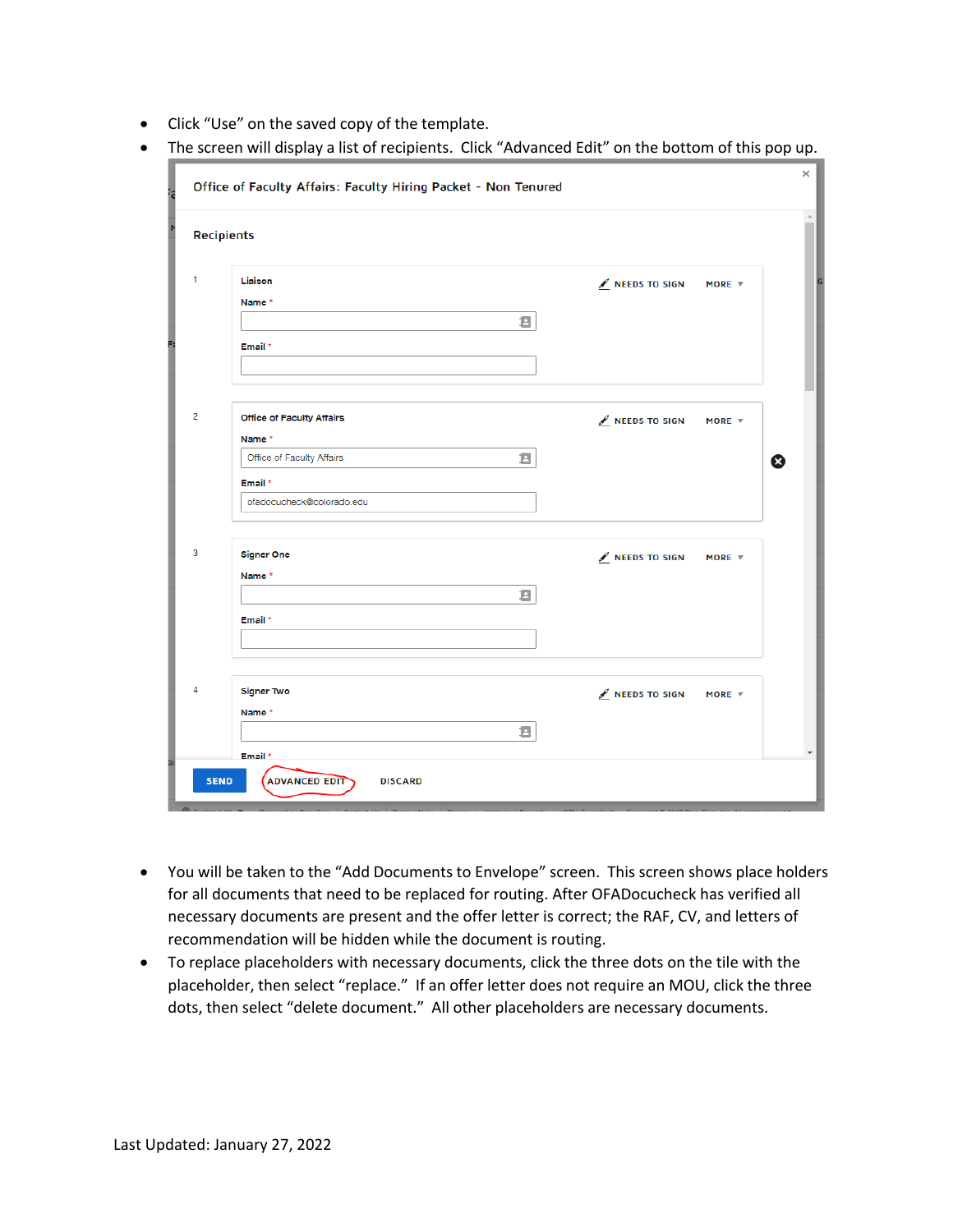## Add Documents to the Envelope

| <b>Offer Letter</b><br>Placeholder                                                                                                                                                                                                                                                    | <b>MOU</b><br>Placeholder             | University of Colorado Boulder<br>Michale 5. Moses<br>Vice Prevost and Associate Vice Chanceller for Faculty Affairs<br>2017 Store LAdministration Conter<br>Unversity of Colorada, Boalder, CO 80309-0049<br>(303) 402-5401   email: faculty@lanc@coloradc.ack/<br>Dear Colleague.<br>Conceptutions on receiving this job offer! We are thrilled that you are considering joining our faculty<br>community. Please know that we are eager to welcome you into our community of echolars and<br>creative artists. I believe you will find, as I have. But the campus - offering a cultural and intellectual<br>complement to car sturrong ratural setting - convision a standating and challenging environment in<br>which you would presper professionally and personally. The Office of Faculty Afters at CU Baukber<br>is here to support you in all facets of your arch. In what follows, I share links to some campus<br>resources that you may find useful. I know that you are making a significant decision for your life and<br>for your career, so please do not healiste to portact us with env questions.<br>Masine<br>The mission of the University Colorado system, and especially that of the Bouldet campus, is to be a<br>premier comprehensive, public research university that educates citizens and leaders and creates<br>cutting adge knowledge and art, in a spirit of ggulfy, chemity, and inclusive ascatence. Our campus<br><b>Baseda</b><br>CU's finalized fundate manages benefits and eased programs. Of particular interest to you may<br>be information on the Easysts Hausing Assistance Pregnan, a celleboration between the University<br>and the Elevations Credit Urson, to provide low cost mortgage bans to these tenured and tenure-<br>track faculty meet in need of financial assistance. Boulder campus Human Elesauroza also provides<br>information and services for all employees.<br>Faculty Mentoring and Development<br>The Boulder campus Office of Faculty Affairs places a priority on supporting its faculty, in addition to | Change of Faculty Affairs<br>New Faculty Required Document<br>LEASTBOATY OF COLORADO INDIA REM<br>Dear Carylistate<br>Concretaintors on your new appointment with the University of Colorado Boulder.<br>This page is the final page of your offer letter. The information requested here is<br>required for your offer letter acceptance to be complete.<br>Providing the last four digits of your social security number is a recessary part of your<br>acceptance. In order to protect your social security number against unauthorized use.<br>this information is requested on a separate gape so that it may be expluded orior to<br>routing copies to units other than those responsible for the preliminary processing of<br>your acceptance.<br>Note: if you are not accepting this offer. this information is not necessary.<br>Name of Candidate:<br>Hiring Department<br>"Last four dight of your Social Security Number.<br>"Please lat "no SSN" for international faculty that do not yet have a social |
|---------------------------------------------------------------------------------------------------------------------------------------------------------------------------------------------------------------------------------------------------------------------------------------|---------------------------------------|----------------------------------------------------------------------------------------------------------------------------------------------------------------------------------------------------------------------------------------------------------------------------------------------------------------------------------------------------------------------------------------------------------------------------------------------------------------------------------------------------------------------------------------------------------------------------------------------------------------------------------------------------------------------------------------------------------------------------------------------------------------------------------------------------------------------------------------------------------------------------------------------------------------------------------------------------------------------------------------------------------------------------------------------------------------------------------------------------------------------------------------------------------------------------------------------------------------------------------------------------------------------------------------------------------------------------------------------------------------------------------------------------------------------------------------------------------------------------------------------------------------------------------------------------------------------------------------------------------------------------------------------------------------------------------------------------------------------------------------------------------------------------------------------------------------------------------------------------------------------------------------------------------------------------------------------------------------------------------------------------------------------------------------------------------------------------------|-----------------------------------------------------------------------------------------------------------------------------------------------------------------------------------------------------------------------------------------------------------------------------------------------------------------------------------------------------------------------------------------------------------------------------------------------------------------------------------------------------------------------------------------------------------------------------------------------------------------------------------------------------------------------------------------------------------------------------------------------------------------------------------------------------------------------------------------------------------------------------------------------------------------------------------------------------------------------------------------------------------------------|
| Offer Letter Placeholder<br>٠<br>1 page<br>Replace<br>Download Document                                                                                                                                                                                                               | <b>MOU Placeholder.docx</b><br>1 page | <b>Welcome Letter</b><br>$\bullet$<br>1 page                                                                                                                                                                                                                                                                                                                                                                                                                                                                                                                                                                                                                                                                                                                                                                                                                                                                                                                                                                                                                                                                                                                                                                                                                                                                                                                                                                                                                                                                                                                                                                                                                                                                                                                                                                                                                                                                                                                                                                                                                                     | <b>Faculty Required Document</b><br>1 page                                                                                                                                                                                                                                                                                                                                                                                                                                                                                                                                                                                                                                                                                                                                                                                                                                                                                                                                                                            |
| <b>CHIP</b> Unive<br>Rename Document<br><b>Faculty Pledg</b><br>Delete Document<br>REQUIRED BY C.R.S<br>View Document<br>I solemnly pledge that<br>Constitution of the State of Colorado, and I will faithfully perform the duties of the position upon<br>which I are about to enter | <b>RAF</b>                            | <b>Curriculum Vita</b><br>Placeholder                                                                                                                                                                                                                                                                                                                                                                                                                                                                                                                                                                                                                                                                                                                                                                                                                                                                                                                                                                                                                                                                                                                                                                                                                                                                                                                                                                                                                                                                                                                                                                                                                                                                                                                                                                                                                                                                                                                                                                                                                                            | 1 <sup>st</sup> Letter of                                                                                                                                                                                                                                                                                                                                                                                                                                                                                                                                                                                                                                                                                                                                                                                                                                                                                                                                                                                             |
| Skonab.co.<br>Name Printed                                                                                                                                                                                                                                                            | Placeholder                           |                                                                                                                                                                                                                                                                                                                                                                                                                                                                                                                                                                                                                                                                                                                                                                                                                                                                                                                                                                                                                                                                                                                                                                                                                                                                                                                                                                                                                                                                                                                                                                                                                                                                                                                                                                                                                                                                                                                                                                                                                                                                                  | Recommendation                                                                                                                                                                                                                                                                                                                                                                                                                                                                                                                                                                                                                                                                                                                                                                                                                                                                                                                                                                                                        |

- Select the document to replace the placeholder.
- Complete this process for each of the placeholder documents. The faculty pledge and SSN form have been encoded for the candidate to fill in the correct information based on the responses. Do not replace or change the faculty pledge or SSN page.
- After the offer letter has been uploaded, the email subject will auto populate to include the name of the offer letter document.
- After all documents have been added, scroll down to "Add Recipients to the Envelope."<br>Add Recipients to the Envelope

| Name *<br>Ξ<br>Email *<br><b>Office of Faculty Affairs</b><br>$\mathscr N$ NEEDS TO SIGN $\nabla$<br>Name*<br>Ξ<br>Office of Faculty Affairs<br>Email *<br>ofadocucheck@colorado.edu<br><b>Signer One</b><br>$\mathscr{N}$ NEEDS TO SIGN $\forall$<br>Name *<br>Ξ<br>Email *<br><b>Signer Two</b><br>$\mathscr N$ NEEDS TO SIGN $\nabla$ |   | Liaison | $\mathscr N$ NEEDS TO SIGN $\bar \tau$<br>MORE $\overline{v}$ |
|------------------------------------------------------------------------------------------------------------------------------------------------------------------------------------------------------------------------------------------------------------------------------------------------------------------------------------------|---|---------|---------------------------------------------------------------|
|                                                                                                                                                                                                                                                                                                                                          |   |         |                                                               |
|                                                                                                                                                                                                                                                                                                                                          | H |         |                                                               |
|                                                                                                                                                                                                                                                                                                                                          |   |         |                                                               |
|                                                                                                                                                                                                                                                                                                                                          |   |         |                                                               |
|                                                                                                                                                                                                                                                                                                                                          |   |         |                                                               |
|                                                                                                                                                                                                                                                                                                                                          |   |         | MORE $\overline{\mathbf{v}}$                                  |
|                                                                                                                                                                                                                                                                                                                                          |   |         |                                                               |
|                                                                                                                                                                                                                                                                                                                                          | ã |         |                                                               |
|                                                                                                                                                                                                                                                                                                                                          |   |         |                                                               |
|                                                                                                                                                                                                                                                                                                                                          |   |         |                                                               |
|                                                                                                                                                                                                                                                                                                                                          |   |         |                                                               |
|                                                                                                                                                                                                                                                                                                                                          |   |         | MORE $\overline{v}$                                           |
|                                                                                                                                                                                                                                                                                                                                          |   |         |                                                               |
|                                                                                                                                                                                                                                                                                                                                          | B |         |                                                               |
|                                                                                                                                                                                                                                                                                                                                          |   |         |                                                               |
|                                                                                                                                                                                                                                                                                                                                          |   |         |                                                               |
|                                                                                                                                                                                                                                                                                                                                          |   |         |                                                               |
|                                                                                                                                                                                                                                                                                                                                          |   |         | MORE $\overline{v}$                                           |

- Add the liaison information. It will first route to the liaison to add candidate information to the SSN form.
- The second recipient defaults to OFADocucheck. OFADocucheck will check that the offer letter has any required edits, as well as verify all other necessary documents are present. If the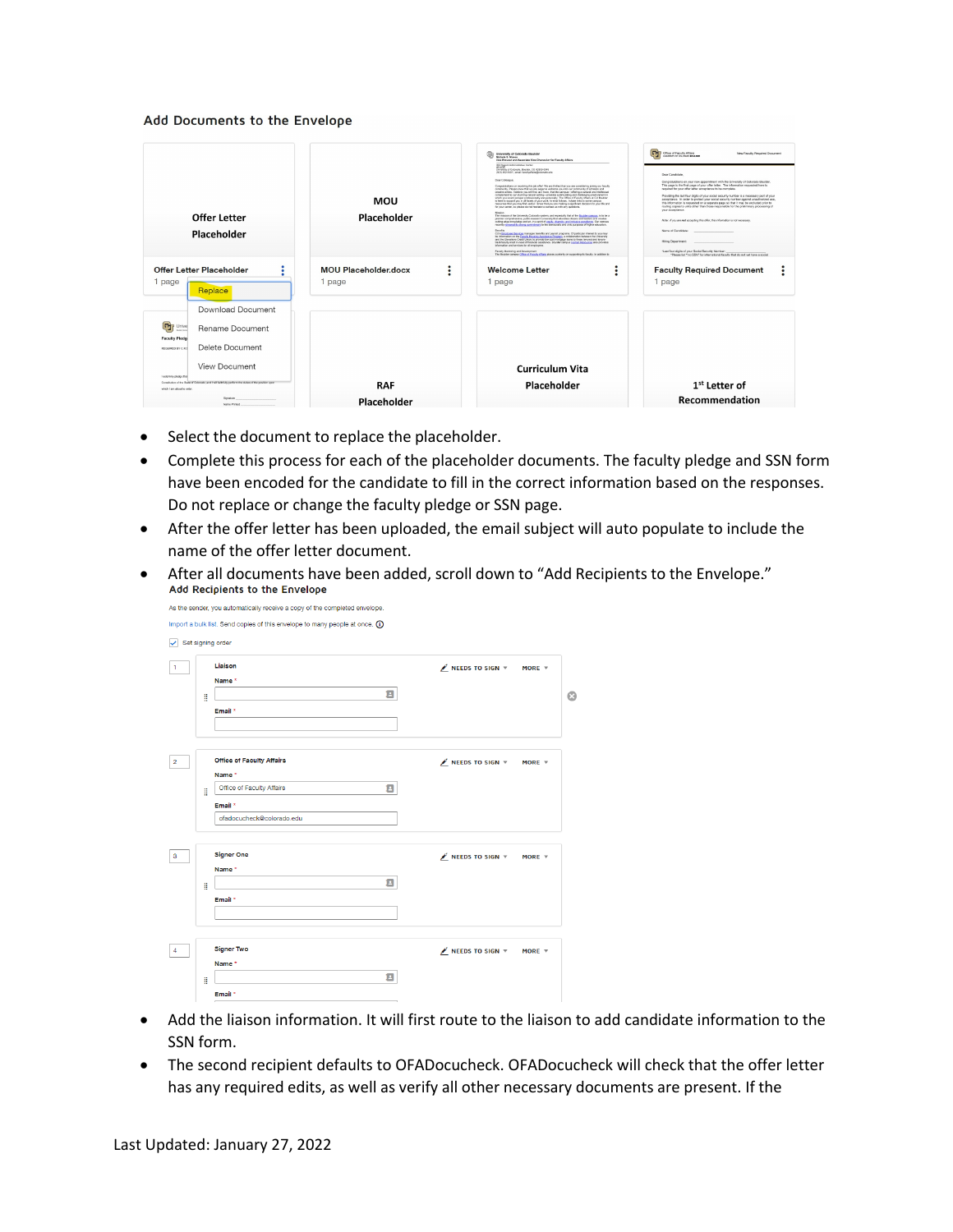incorrect letter has been uploaded or any of the backup documents are missing from the packet, OFADocucheck will decline to sign and the hiring packet will need to be re-routed with the correct letter and all necessary documents.

- Add signers in the order that they will be signing the offer letter.
- Remove any signers that are not needed. Place the cursor on the signer box, an x will appear to the right of the box, click the x to remove any additional signers that are not needed.

|                        | <b>Signer Five</b> | $\mathscr{J}$ NEEDS TO SIGN $\forall$ MORE $\forall$ |  |
|------------------------|--------------------|------------------------------------------------------|--|
|                        | Name *             |                                                      |  |
| ÷<br>$\sim$<br>$\cdot$ | Ŀ                  |                                                      |  |
|                        | Email *            |                                                      |  |
|                        |                    |                                                      |  |
|                        |                    |                                                      |  |

- The Vice Provost and Associate Vice Chancellor for Faculty Affairs is built into the signing order, to sign immediately before the candidate.
- Click "Add Recipient" if there is a need for more signatures, or to add someone to receive a completed copy.
- After the signers and recipients have been added, scroll down to "Message to All Recipients"

| <b>Message to All Recipients</b>                                                                | <b>Advanced Options</b><br>Edit                                                                         |  |  |
|-------------------------------------------------------------------------------------------------|---------------------------------------------------------------------------------------------------------|--|--|
| Custom email and language for each recipient                                                    | • Recipients can change signing responsibility<br>• Recipients must be signers to view signed documents |  |  |
| <b>Email Subject *</b>                                                                          | • Recipients can edit                                                                                   |  |  |
| Please DocuSign: Faculty Welcome Letter, Offer Letter Placeholder, New Faculty Required Documen | • Incomplete envelopes expire 30 days after send date                                                   |  |  |
| Characters remaining: 2                                                                         | • Recipients are warned 5 day(s) before request expires                                                 |  |  |
| <b>Email Message</b>                                                                            |                                                                                                         |  |  |
| <b>Enter Message</b>                                                                            |                                                                                                         |  |  |
|                                                                                                 |                                                                                                         |  |  |
| Characters remaining: 10000                                                                     |                                                                                                         |  |  |

- You can either choose to send a custom email to each recipient, or one email to all recipients. Do this by either checking or unchecking the "Custom email and language for each recipient" box.
- Add any message in the "Email Message" box you would like to have shown while the offer letter is routing for signatures.
- Change the email subject line to whatever you would like, but DO NOT change [[Candidate\_UserName] This will auto populate the candidate's name.
- Click "Next" on the bottom right of the screen.
- Add signatures for each signatory on the offer letter and MOU (if applicable) at the appropriate signature lines. The Vice Provost and Associate Vice Chancellor will automatically have a signature box on the offer letter and MOU. Please move the signature box to the appropriate place for the signature on the offer letter and MOU.